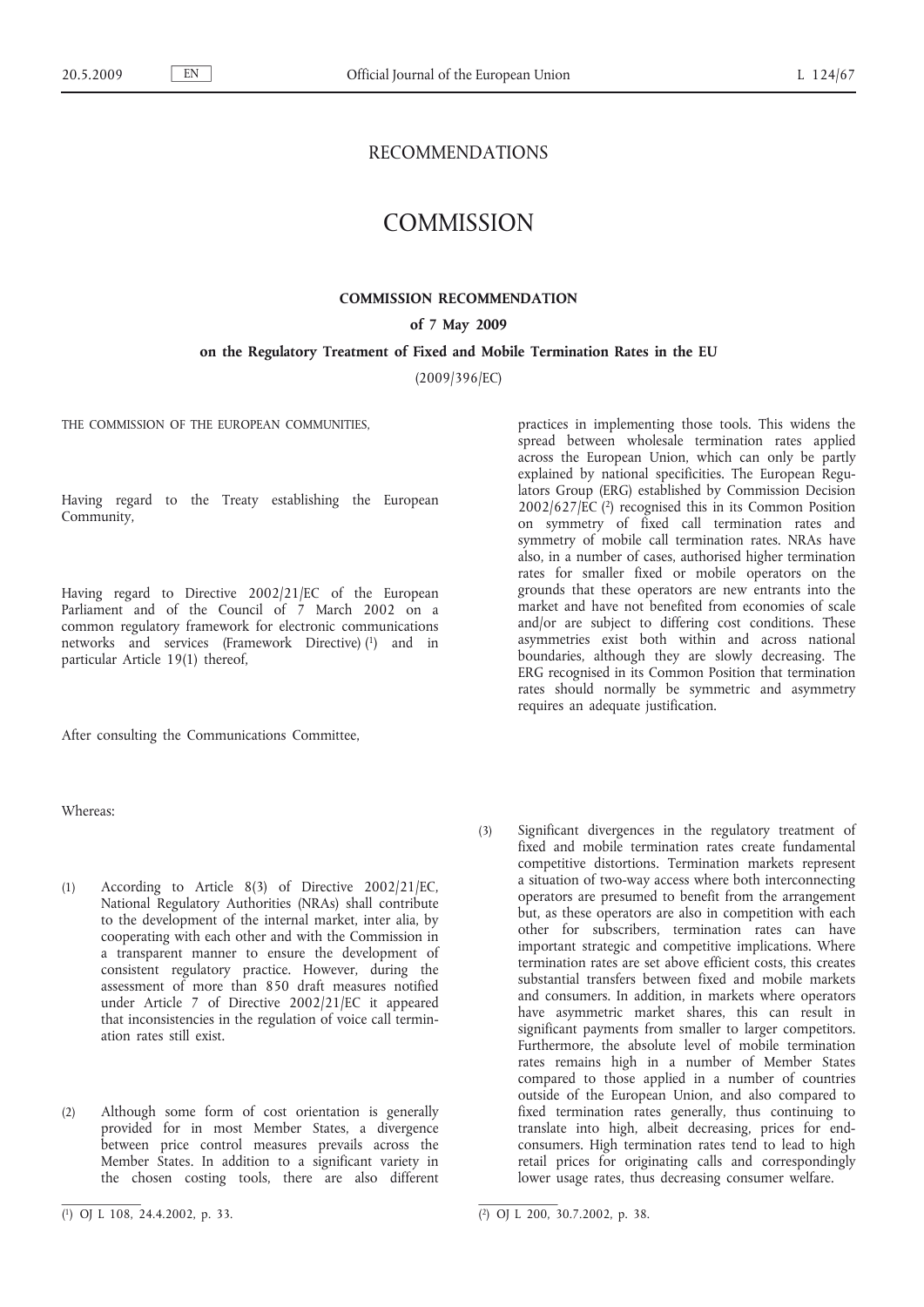- (4) The lack of harmonisation in the application of costaccounting principles to termination markets to-date demonstrates a need for a common approach which will provide greater legal certainty and the right incentives for potential investors, and reduce the regulatory burden on existing operators that are currently active in several Member States. The objective of coherent regulation in termination markets is clear and recognised by the NRAs and has been repeatedly expressed by the Commission in the context of its assessment of draft measures under Article 7 of Directive 2002/21/EC.
- (5) Certain provisions of the regulatory framework for electronic communications networks and services require necessary and appropriate cost-accounting mechanisms and price control obligations to be implemented, namely Articles 9, 11 and 13 in conjunction with recital 20 of Directive 2002/19/EC of the European Parliament and of the Council of 7 March 2002 on access to, and interconnection of, electronic communications networks and associated facilities (Access Directive)  $(1)$ .
- (6) Commission Recommendation 2005/698/EC of 19 September 2005 on accounting separation and cost accounting under the regulatory framework for electronic communications (2) has provided a framework for the consistent application of the specific provisions concerning cost accounting and accounting separation, with a view to improving the transparency of regulatory accounting systems, methodologies, auditing and reporting processes to the benefit of all parties involved.
- (7) Wholesale voice call termination is the service required in order to terminate calls to called locations (in fixed networks) or subscribers (in mobile networks). The charging system in the EU is based on Calling Party Network Pays, which means that the termination charge is set by the called network and paid by the calling network. The called party is not billed for this service and generally has no incentive to respond to the termination price set by its network provider. In this context, excessive pricing is the main competition concern of regulatory authorities. High termination prices are ultimately recovered through higher call charges for end-users. Taking into account the two-way access nature of termination markets, further potential competition problems include cross-subsidisation between operators. These potential competition problems are common to both fixed and mobile termination markets. Therefore, in the light of the ability and incentives of terminating operators to raise prices substantially above cost, cost orientation is considered the most appropriate intervention to address this concern over the medium term. Recital 20 of Directive 2002/19/EC notes that the method of cost recovery

should be appropriate to the particular circumstances. In view of the specific characteristics of call termination markets and the associated competitive and distributional concerns, the Commission has for a long time recognised that setting a common approach based on an efficient cost standard and the application of symmetrical termination rates would promote efficiency, sustainable competition and maximise consumer benefits in terms of price and service offerings.

- (8) According to Article 8(1) of Directive 2002/21/EC, Member States shall ensure that when carrying out the regulatory tasks specified in that Directive and the specific directives, in particular those designed to ensure effective competition, NRAs take the utmost account of the desirability of making regulations technologically neutral. Article 8(2) of Directive 2002/21/EC further requires NRAs to promote competition by, amongst other things, ensuring that all users derive maximum benefit in terms of choice, price and quality of service and that there is no distortion or restriction of competition. In order to achieve these objectives and a consistent application in all Member States, the regulated termination rates should be brought down to the costs of an efficient operator as soon as possible.
- (9) In a competitive environment, operators would compete on the basis of current costs and would not be compensated for costs which have been incurred through inefficiencies. Historic cost figures therefore need to be adjusted into current cost figures to reflect the costs of an efficient operator employing modern technology.
- (10) Operators which are compensated for actual costs incurred for termination have few incentives to increase efficiency. The implementation of a bottom-up model is consistent with the concept of developing a network for an efficient operator whereby an economic/engineering model of an efficient network is constructed using current costs. It reflects the equipment quantity needed rather than that actually provided and it ignores legacy costs.
- (11) Given the fact that a bottom-up model is based largely on derived data, e.g. network costs are computed using information from equipment vendors, regulators may wish to reconcile the results of a bottom-up model with the results of a top-down model in order to produce as robust results as possible and to avoid large discrepancies in operating cost, capital cost and cost allocation between a hypothetical and a real operator. In order to identify and improve possible shortcomings of the bottom-up model, such as information asymmetry, the NRA may compare the results of the bottom-up modelling approach with those resulting from a corresponding top-down model which uses audited data.

<sup>(</sup> 1) OJ L 108, 24.4.2002, p. 7.

<sup>(</sup> 2) OJ L 266, 11.10.2005, p. 64.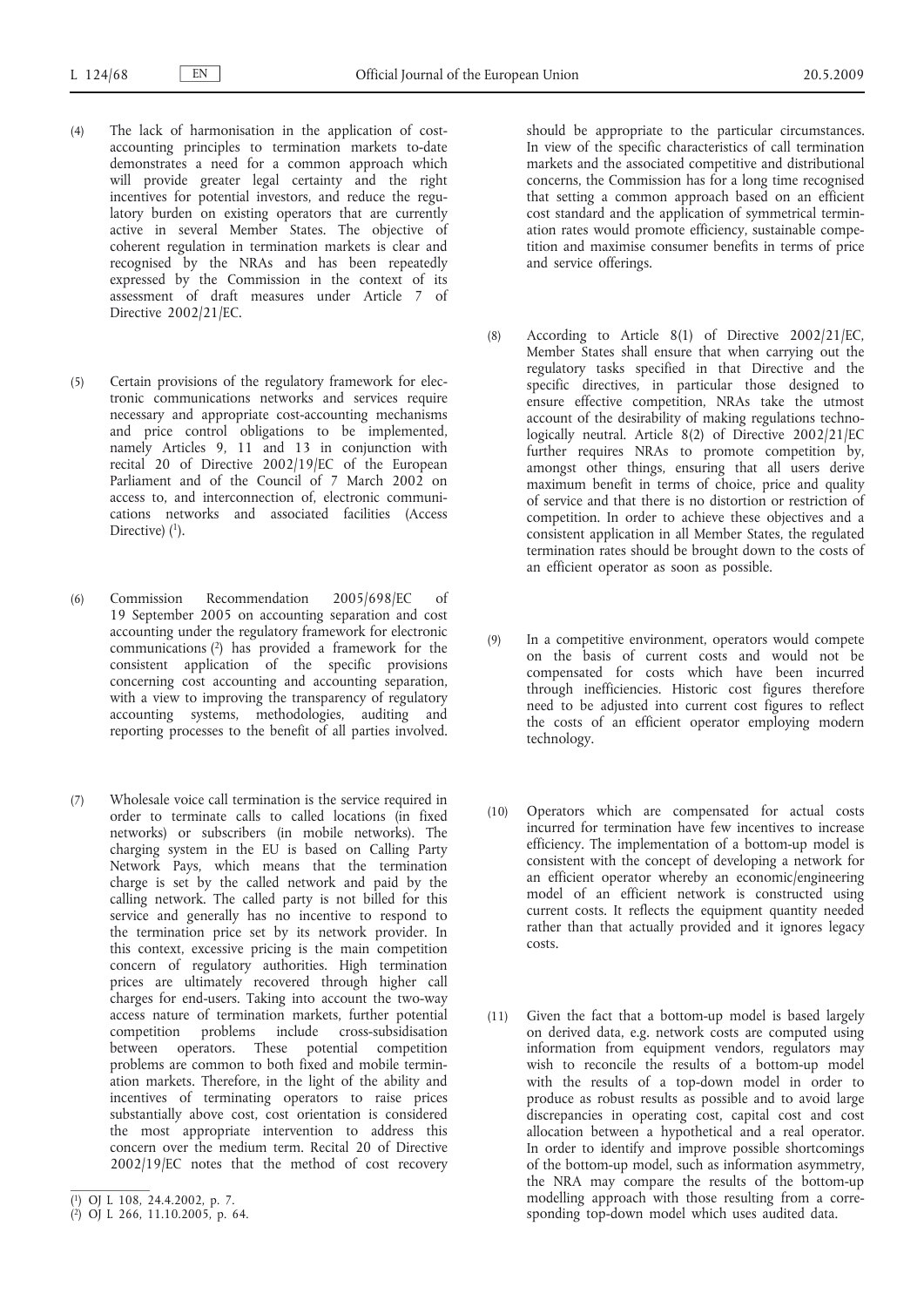- (12) The cost model should be based on the efficient technological choices available in the time frame considered by the model, to the extent that they can be identified. Hence, a bottom-up model built today could in principle assume that the core network for fixed networks is Next-Generation-Network (NGN)-based. The bottom-up model for mobile networks should be based on a combination of 2G and 3G employed in the access part of the network, reflecting the anticipated situation, while the core part could be assumed to be NGN-based.
- (13) Taking account of the particular characteristics of call termination markets, the costs of termination services should be calculated on the basis of forward-looking long-run incremental costs (LRIC). In a LRIC model, all costs become variable, and since it is assumed that all assets are replaced in the long run, setting charges based on LRIC allows efficient recovery of costs. LRIC models include only those costs which are caused by the provision of a defined increment. An incremental cost approach which allocates only efficiently incurred costs that would not be sustained if the service included in the increment was no longer produced (i.e. avoidable costs) promotes efficient production and consumption and minimises potential competitive distortions. The further termination rates move away from incremental cost, the greater the competitive distortions between fixed and mobile markets and/or between operators with asymmetric market shares and traffic flows. Therefore, it is justified to apply a pure LRIC approach whereby the relevant increment is the wholesale call termination service and which includes only avoidable costs. A LRIC approach would also allow the recovery of all fixed and variable costs (as the fixed costs are assumed to become variable over the long run) which are incremental to the provision of the wholesale call termination service and would thereby facilitate efficient cost recovery.
- (14) Avoidable costs are the difference between the identified total long-run costs of an operator providing its full range of services and the identified total long-run costs of that operator providing its full range of services except for the wholesale call termination service supplied to third parties (i.e. stand-alone cost of an operator not offering termination to third parties). To ensure an appropriate attribution of the costs, a distinction needs to be made between those costs that are traffic-related, i.e. all those fixed and variable costs which rise with increased levels of traffic, and those costs that are nontraffic-related, i.e. all those costs which do not rise with increased levels of traffic. To identify the avoidable costs relevant for wholesale call termination, non-traffic-related costs should be disregarded. Then, it may be appropriate to attribute traffic-related costs firstly to other services (e.g. call origination, SMS, MMS, broadband, leased lines, etc.) with wholesale voice call termination being the final service to be taken into account. The cost allocated to the wholesale call termination service

should thus be equal only to the additional cost incurred to provide the service. As a consequence, cost accounting based on a LRIC approach for wholesale call termination services in fixed and mobile markets should allow the recovery only of costs which would be avoided if a wholesale call termination service was no longer provided to third parties.

- (15) It can be seen that call termination is a service which generates benefits to both calling and called parties (if the receiver did not receive a benefit it would not accept the call), which in turn suggests that both parties have a part in the creation of costs. The use of cost causation principles to set cost-orientated prices would suggest that the creator of the costs should bear those costs. Recognising the two-sided nature of call termination markets with costs being driven by two sides, not all related costs need to be recovered via the regulated wholesale termination charge. However, for the purposes of this Recommendation, all of the avoidable costs of providing the wholesale call termination service can be recovered via the wholesale charge, i.e. all of those costs which increase in response to an increase in wholesale termination traffic.
- (16) In setting termination rates, any deviation from a single efficient cost level should be based on objective cost differences outside the control of operators. In fixed networks, no such objective cost differences outside the control of the operator have been identified. In mobile networks, uneven spectrum assignment may be considered an exogenous factor which results in perunit-cost differences between mobile operators. Exogenous cost differences may arise where spectrum assignments have not taken place using market-based mechanisms but on the basis of a sequential licensing process. Where the spectrum assignment takes place through a market-based mechanism such as an auction or where there is a secondary market in place, frequencyinduced cost differences become more endogenously determined and are likely to be significantly reduced or eliminated.
- (17) New entrants in mobile markets may also be subject to higher unit costs for a transitional period before having reached the minimum efficient scale. In such situations, NRAs may allow them, after having determined that there are impediments on the retail market to market entry and expansion, to recoup their higher incremental costs compared to those of a modelled operator for a transitional period of up to four years after market entry. Drawing upon the ERG Common Position, it is reasonable to envisage a time frame of four years for phasing out asymmetries based on the estimation that in the mobile market it can be expected to take three to four years after entry to reach a market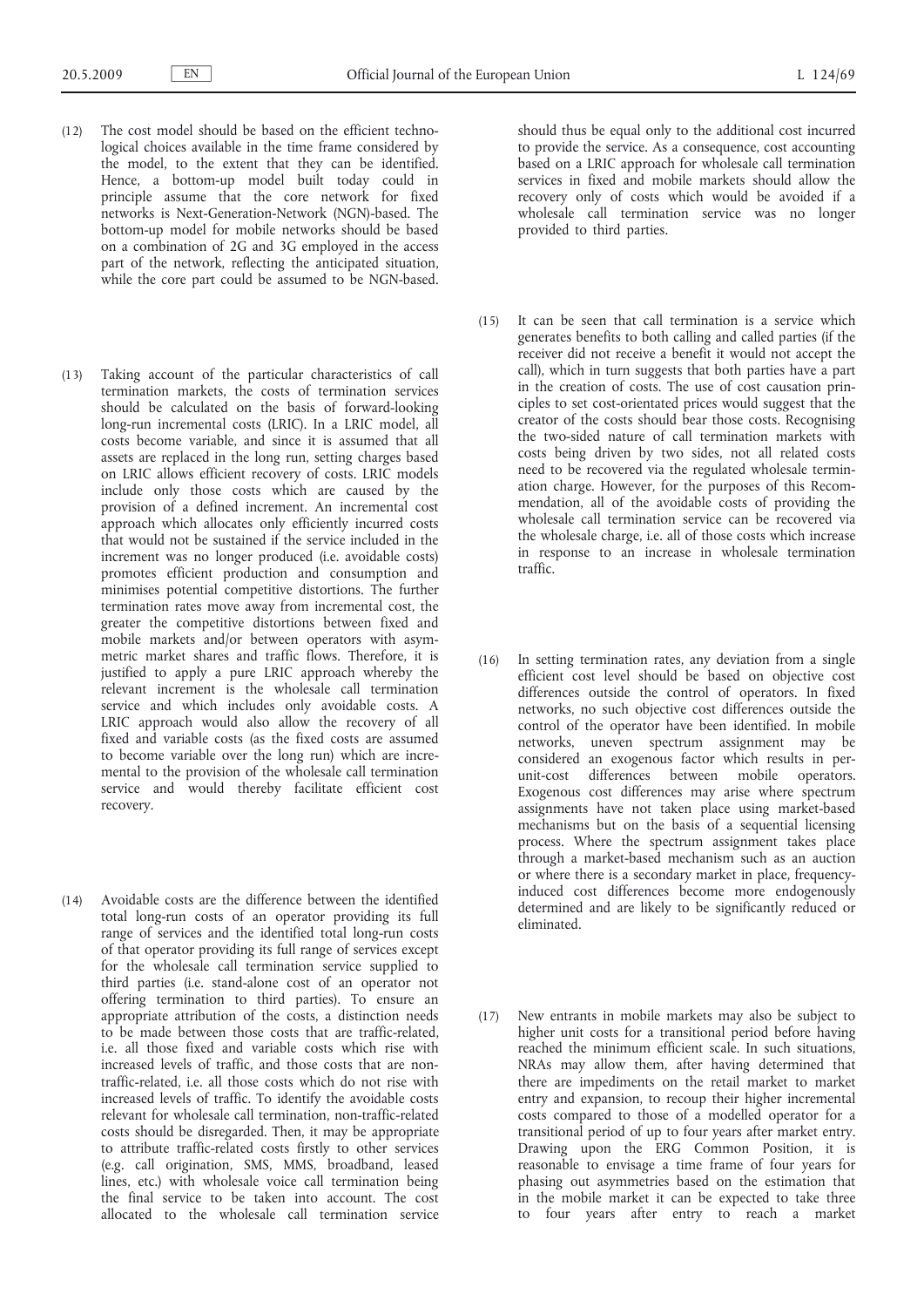share of between 15 and 20 %, thereby approaching the level of the minimum efficient scale. This is distinct to the situation for new entrants in fixed markets which have the opportunity to achieve low unit costs by focusing their networks on high-density routes in particular geographic areas and/or by renting relevant network inputs from the incumbents.

- (18) A depreciation method that reflects the economic value of an asset is the preferred approach. If, however, the development of a robust economic depreciation model is not feasible, other approaches are possible, including straight-line depreciation, annuities and tilted annuities. The criterion for choosing among the alternative approaches is how closely they are likely to approximate an economic measure of depreciation. Thus, if the development of a robust economic depreciation model is not feasible, the depreciation profile of each major asset in the bottom-up model should be examined separately, and the approach which generates a depreciation profile similar to that of economic depreciation should be chosen.
- (19) With regard to efficient scale, different considerations apply in fixed and in mobile markets. The minimum efficient scale may be reached at different levels in the fixed and mobile sectors as this depends on the different regulatory and commercial environments applicable to each.
- (20) When regulating wholesale termination charges, NRAs should neither preclude nor inhibit operators from moving to alternative arrangements for the exchange of terminating traffic in the future to the extent that these arrangements are consistent with a competitive market.
- (21) A period of transition until 31 December 2012 should be considered long enough to allow NRAs to put the cost model in place and for operators to adapt their business plans accordingly while, on the other hand, recognising the pressing need to ensure that consumers derive maximum benefits in terms of efficient cost-based termination rates.
- (22) For NRAs with limited resources, an additional transitional period may exceptionally be needed in order to prepare the recommended cost model. In such circumstances, if an NRA is able to demonstrate that a methodology (e.g. benchmarking) other than a bottom-up LRIC model based on current costs results in outcomes consistent with this Recommendation and generates efficient outcomes consistent with those in a competitive market, it could consider setting interim prices based on

an alternative approach until 1 July 2014. Where it would be objectively disproportionate for those NRAs with limited resources to apply the recommended cost methodology after this date, such NRAs may continue to apply an alternative methodology up to the date for review of this Recommendation, unless the body established for cooperation among NRAs and the Commission, including its related working groups, provides sufficient practical support and guidance to overcome this limitation of resources and, in particular, the cost of implementing the recommended methodology. Any such outcome resulting from alternative methodologies should not exceed the average of the termination rates set by NRAs implementing the recommended cost methodology.

(23) This Recommendation has been subject to a public consultation,

HEREBY RECOMMENDS:

- 1. When imposing price control and cost-accounting obligations in accordance with Article 13 of Directive 2002/19/EC on the operators designated by National Regulatory Authorities (NRAs) as having significant market power on the markets for wholesale voice call termination on individual public telephone networks (hereinafter referred to as 'fixed and mobile termination markets') as a result of a market analysis carried out in accordance with Article 16 of Directive 2002/21/EC, NRAs should set termination rates based on the costs incurred by an efficient operator. This implies that they would also be symmetric. In doing so, NRAs should proceed in the way set out below.
- 2. It is recommended that the evaluation of efficient costs is based on current cost and the use of a bottom-up modelling approach using long-run incremental costs (LRIC) as the relevant cost methodology.
- 3. NRAs may compare the results of the bottom-up modelling approach with those of a top-down model which uses audited data with a view to verifying and improving the robustness of the results and may make adjustments accordingly.
- 4. The cost model should be based on efficient technologies available in the time frame considered by the model. Therefore the core part of both fixed and mobile networks could in principle be Next-Generation-Network (NGN)-based. The access part of mobile networks should also be based on a combination of 2G and 3G telephony.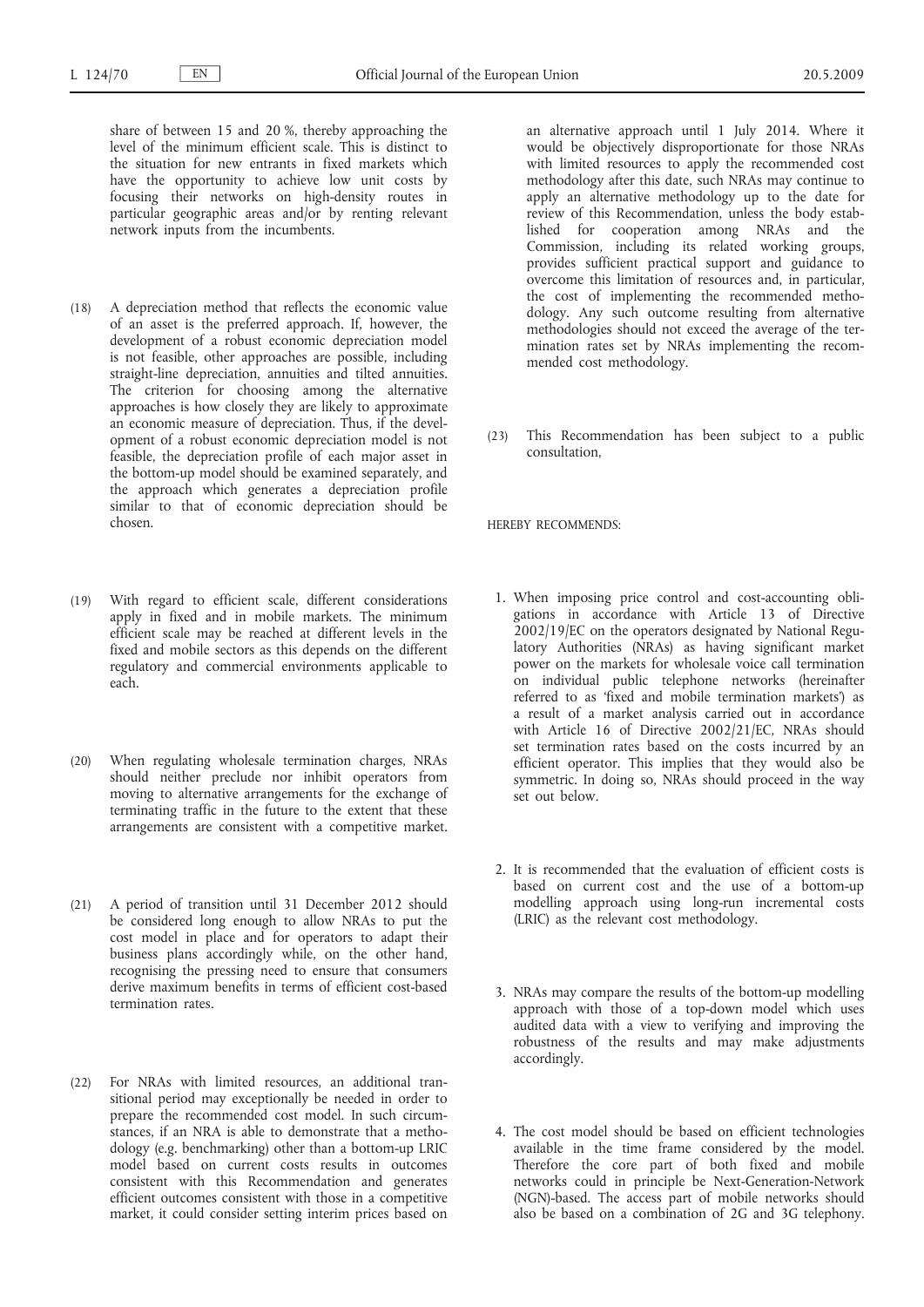- 5. The different cost categories referred to herein should be defined as follows:
	- (a) 'Incremental costs' are those costs that can be avoided if a specific increment is no longer provided (also known as avoidable costs);
	- (b) 'Traffic-related costs' are all those fixed and variable costs which rise with increased levels of traffic.
- 6. Within the LRIC model, the relevant increment should be defined as the wholesale voice call termination service provided to third parties. This implies that in evaluating the incremental costs NRAs should establish the difference between the total long-run cost of an operator providing its full range of services and the total long-run costs of this operator in the absence of the wholesale call termination service being provided to third parties. A distinction needs to be made between traffic-related costs and non-trafficrelated costs, whereby the latter costs should be disregarded for the purpose of calculating wholesale termination rates. The recommended approach to identifying the relevant incremental cost would be to attribute traffic-related costs firstly to services other than wholesale voice call termination, with finally only the residual traffic-related costs being allocated to the wholesale voice call termination service. This implies that only those costs which would be avoided if a wholesale voice call termination service were no longer provided to third parties should be allocated to the regulated voice call termination services. Principles for calculating the wholesale voice call termination service increment in fixed and mobile termination networks respectively are further elaborated in the Annex.
- 7. The recommended approach for asset depreciation is economic depreciation wherever feasible.
- 8. When deciding on the appropriate efficient scale of the modelled operator, NRAs should take into account the principles for defining the appropriate efficient scale in fixed and mobile termination networks as set out in the Annex.
- 9. Any determination of efficient cost levels which deviates from the principles set out above should be justified by objective cost differences which are outside the control of the operators concerned. Such objective cost differences

may emerge in mobile termination markets due to uneven spectrum assignments. To the extent that additional spectrum acquired to provide wholesale call termination is included in the cost model, NRAs should review any objective cost differences regularly, taking into account, inter alia, whether on a forward-looking basis additional spectrum is likely to be made available through marketbased assignment processes which might erode any cost differences arising from existing assignments or whether this relative cost disadvantage decreases over time as the volumes of the later entrants increase.

- 10. In case it can be demonstrated that a new mobile entrant operating below the minimum efficient scale incurs higher per-unit incremental costs than the modelled operator, after having determined that there are impediments on the retail market to market entry and expansion, the NRAs may allow these higher costs to be recouped during a transitional period via regulated termination rates. Any such period should not exceed four years after market entry.
- 11. This Recommendation is without prejudice to previous regulatory decisions taken by NRAs in respect of the matters raised herein. Notwithstanding this, NRAs should ensure that termination rates are implemented at a costefficient, symmetric level by 31 December 2012, subject to any objective cost differences identified in accordance with points 9 and 10.
- 12. In exceptional circumstances where an NRA is not in a position, in particular due to limited resources, to finalise the recommended cost model in a timely manner and where it is able to demonstrate that a methodology other than a bottom-up LRIC model based on current costs results in outcomes consistent with this Recommendation and generates efficient outcomes consistent with those in a competitive market, it could consider setting interim prices based on an alternative approach until 1 July 2014. Where it would be objectively disproportionate for those NRAs with limited resources to apply the recommended cost methodology after this date, such NRAs may continue to apply an alternative methodology up to the date for review of this Recommendation, unless the body established for cooperation among NRAs and the Commission, including its related working groups, provides sufficient practical support and guidance to overcome this limitation of resources and, in particular, the cost of implementing the recommended methodology. Any such outcome resulting from alternative methodologies should not exceed the average of the termination rates set by NRAs implementing the recommended cost methodology.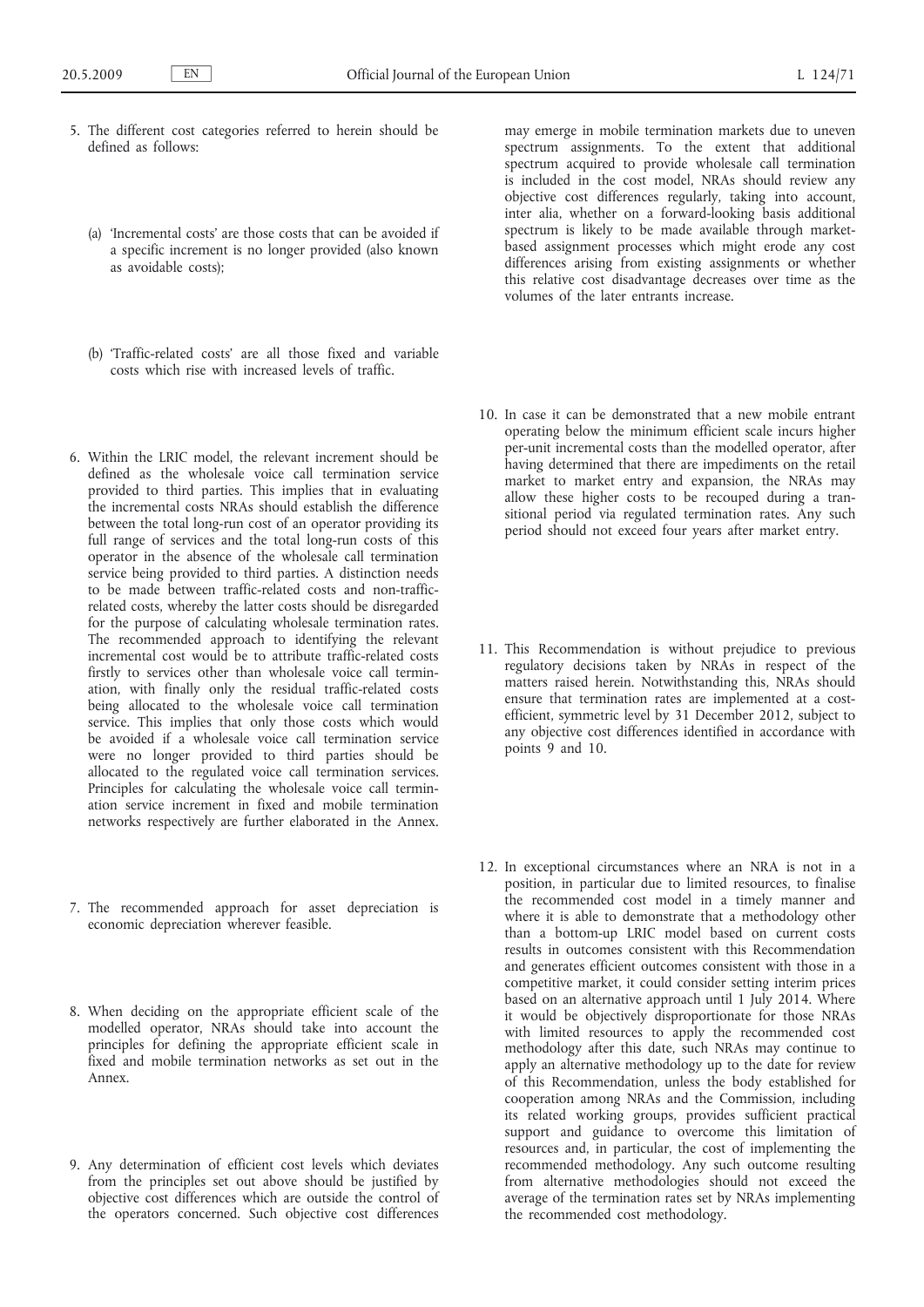13. This Recommendation will be reviewed not later than four years after the date of application.

14. This Recommendation is addressed to the Member States.

Done at Brussels, 7 May 2009.

*For the Commission* Viviane REDING *Member of the Commission*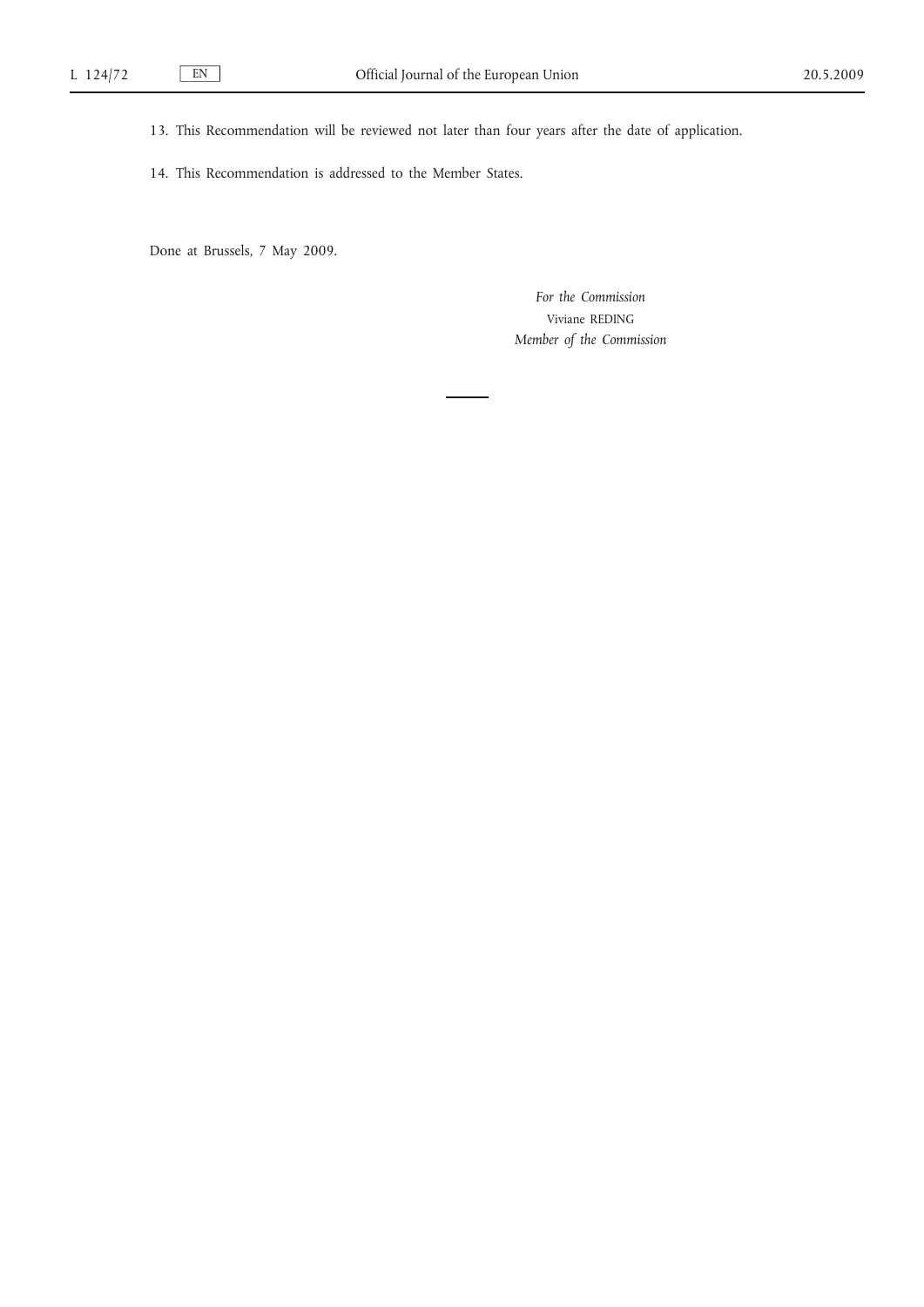#### *ANNEX*

#### **Principles for the calculation of wholesale termination rates in fixed networks**

The relevant incremental costs (i.e. avoidable costs) of the wholesale call termination service are the difference between the total long-run costs of an operator providing its full range of services and the total long-run costs of that operator not providing a wholesale call termination service to third parties.

A distinction needs to be made between traffic-related costs and non-traffic-related costs to ensure the appropriate attribution of those costs. The non-traffic-related costs should be disregarded for the purpose of calculating wholesale termination rates. From the traffic-related costs only those costs which would be avoided in the absence of a wholesale call termination service being provided should be allocated to the relevant termination increment. These avoidable costs may be calculated by allocating traffic-related costs first to services other than wholesale call termination (e.g. call origination, data services, IPTV, etc.) with only the residual traffic-related costs being allocated to the wholesale voice call termination service.

The default demarcation point between traffic- and non-traffic-related costs is typically where the first point of traffic concentration occurs. In a PSTN network this is normally deemed to be the upstream side of the line card in the (remote) concentrator. The broadband NGN equivalent is the line card in the DSLAM/MSAN (1). Where the DSLAM/MSAN is located in a street cabinet, then it needs to be considered whether the former loop between the cabinet and the exchange/MDF is a shared medium and should be treated as part of the traffic-sensitive cost category, in which case the traffic-/non-traffic-related demarcation point will be located in the street cabinet. If dedicated capacity is allocated to the voice call termination service irrespective of the technology deployed, then the demarcation point remains at the level of the (remote) concentrator.

Following the approach outlined above, examples of costs which would be included in the termination service increment would include additional network capacity needed to transport additional wholesale termination traffic (e.g. additional network infrastructure to the extent that it is driven by the need to increase capacity for the purposes of carrying the additional wholesale termination traffic) as well as additional wholesale commercial costs directly related to the provision of the wholesale termination service to third parties.

To determine the efficient scale of an operator for the purposes of the cost model, NRAs should take into account that in fixed networks operators have the opportunity to build their networks in particular geographic areas and to focus on high-density routes and/or to rent relevant network inputs from the incumbents. When defining the single efficient scale for the modelled operator, NRAs should therefore take into account the need to promote efficient entry while also recognising that under certain conditions smaller operators can produce at low unit costs in smaller geographic areas. Furthermore, smaller operators that cannot match the largest operators′ scale advantages over broader geographic areas can be assumed to purchase wholesale inputs rather than self-provide termination services.

## **Principles for the calculation of wholesale termination rates in mobile networks**

The relevant incremental costs (i.e. avoidable costs) of the wholesale call termination service are the difference between the total long-run costs of an operator providing its full range of services and the total long-run costs of an operator not providing a wholesale call termination service to third parties.

A distinction needs to be made between traffic-related costs and non-traffic-related costs to ensure the appropriate attribution of those costs. The non-traffic-related costs should be disregarded for the purpose of calculating wholesale termination rates. From the traffic-related costs only those costs which would be avoided in the absence of a wholesale call termination service being provided should be allocated to the relevant termination increment. These avoidable costs may be calculated by allocating traffic-related costs first to services other than wholesale call termination (e.g. call origination, SMS, MMS, etc.) with only the residual traffic-related costs being allocated to the wholesale voice call termination service.

The costs of the handset and the SIM card are not traffic-related and should be excluded from any costing model for wholesale voice call termination services.

Coverage can be best described as the capability or option to make a single call from any point in the network at a point in time, and capacity represents the additional network costs which are necessary to carry increasing levels of traffic. The need to provide such coverage to subscribers will cause non-traffic-related costs to be incurred which should not be attributed to the wholesale call termination increment. Investments in mature mobile markets are more driven by capacity increases and by the development of new services and this should be reflected in the cost model. The incremental cost of wholesale voice call termination services should therefore exclude coverage costs but should include additional capacity costs to the extent that they are caused by the provision of wholesale voice call termination services.

<sup>(</sup> 1) Digital Subscriber Line Access Multiplexer/Multi-Service Access Node.